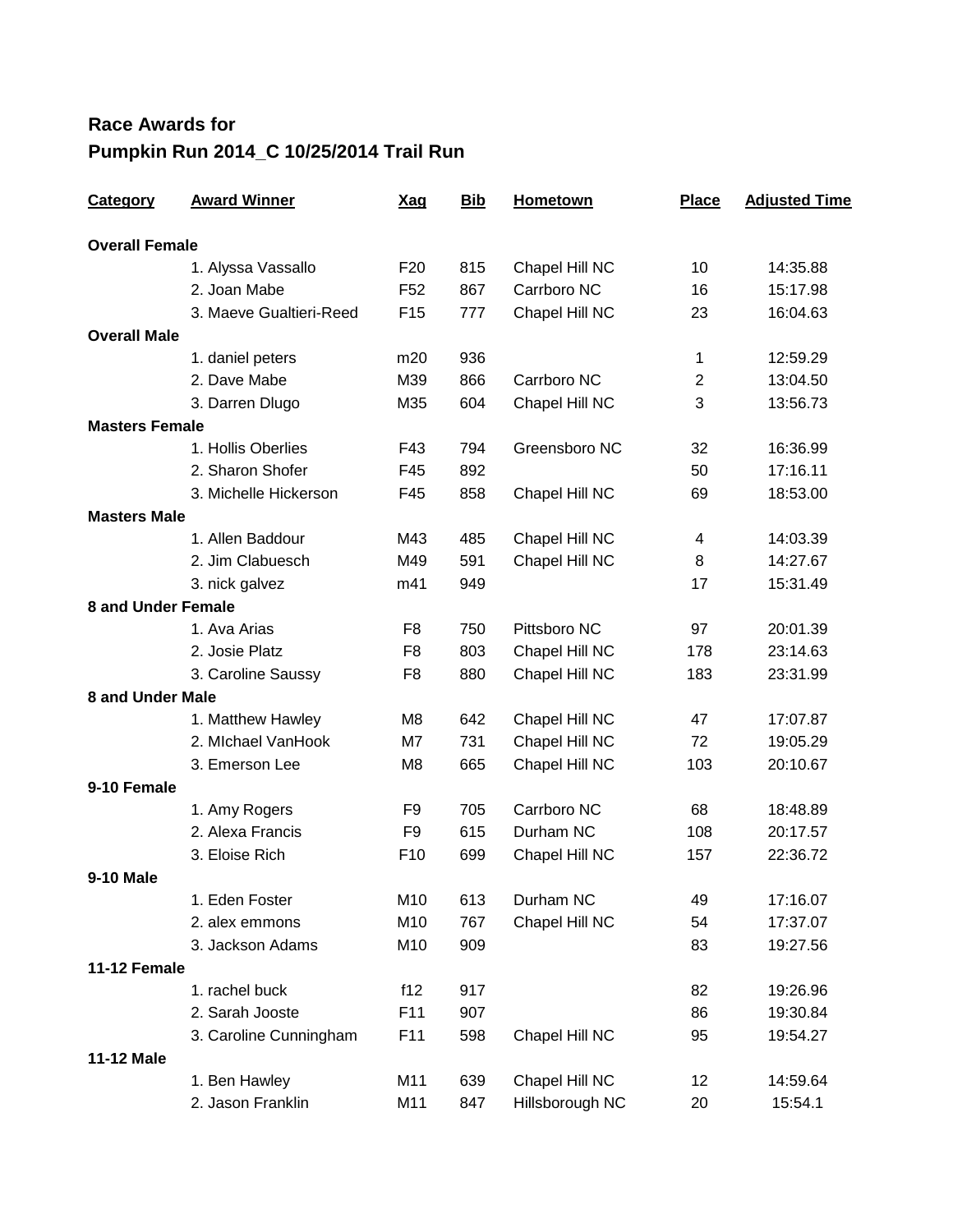|                            | 3. Leif Rasmussen     | M12             | 695 | Chapel Hill NC  | 42             | 17:01.56 |
|----------------------------|-----------------------|-----------------|-----|-----------------|----------------|----------|
| <b>13-14 Female</b>        |                       |                 |     |                 |                |          |
|                            | 1. grace tate         | f14             | 915 |                 | 24             | 16:08.28 |
|                            | 2. Lena Cohen         | F14             | 592 | Carrboro NC     | 41             | 17:00.13 |
|                            | 3. Anna Geib          | F <sub>13</sub> | 850 | Hillsborough NC | 45             | 17:06.93 |
| <b>13-14 Male</b>          |                       |                 |     |                 |                |          |
|                            | 1. Harrison Danner    | M14             | 762 | Chapel Hill NC  | 13             | 15:04.71 |
|                            | 2. Tyler Yandrofski   | M14             | 890 | Chapel Hill NC  | 14             | 15:05.82 |
|                            | 3. Tyler Dunstan      | M13             | 840 | Chapel Hill NC  | 18             | 15:41.5  |
| 15-19 Female               |                       |                 |     |                 |                |          |
|                            | 1. Rosie Kerwin       | F17             | 862 | Carrboro NC     | 29             | 16:20.25 |
|                            | 2. Bryna Loranger     | f16             | 944 |                 | 33             | 16:40.95 |
|                            | 3. sarah ferriter     | f15             | 846 | Chapel Hill NC  | 48             | 17:07.88 |
| <b>15-19 Male</b>          |                       |                 |     |                 |                |          |
|                            | 1. Erik Campbell      | M15             | 756 | Carrboro NC     | 6              | 14:10.92 |
|                            | 2. Agustin Fiorito Jr | M15             | 610 | Chapel Hill NC  | $\overline{7}$ | 14:11.56 |
|                            | 3. max weintraub      | m16             | 930 |                 | 9              | 14:30.90 |
| 20-29 Female               |                       |                 |     |                 |                |          |
|                            | 1. sarah mcshane      | f20             | 937 |                 | 53             | 17:28.43 |
|                            | 2. Katie Daniel       | F21             | 761 | Chapel Hill NC  | 73             | 19:05.42 |
| 20-29 Male                 |                       |                 |     |                 |                |          |
|                            | 1. mario castillo     | m23             | 939 |                 | 5              | 14:07.15 |
|                            | 2. Jonathan Susser    | M25             | 813 | Carrboro NC     | 40             | 16:59.85 |
| <b>30-39 Female</b>        |                       |                 |     |                 |                |          |
|                            | 1. lisa hecker        | f39             | 916 |                 | 38             | 16:57.96 |
|                            | 2. Rachael Towers     | F34             | 727 | Chapel Hill NC  | 62             | 18:18.22 |
| 30-39 Male                 |                       |                 |     |                 |                |          |
|                            | 1. Steve Guiffre      | M35             | 902 |                 | 46             | 17:07.37 |
|                            | 2. Travis Mead        | M32             | 893 |                 | 125            | 20:56.14 |
| 40-49 Female               |                       |                 |     |                 |                |          |
|                            | 1. Elizabeth Arias    | F40             | 751 | Pittsboro NC    | 98             | 20:02.34 |
|                            | 2. Natalie Fowler     | F44             | 614 | Chapel Hill NC  | 99             | 20:03.17 |
| 40-49 Male                 |                       |                 |     |                 |                |          |
|                            | 1. Abraham Palmer     | M43             | 682 | Chapel Hill NC  | 21             | 16:02.74 |
|                            | 2. neal caren         | m41             | 918 |                 | 37             | 16:53.58 |
| <b>50-59 Female</b>        |                       |                 |     |                 |                |          |
|                            | 1. diane jacobs       | f56             | 923 |                 | 94             | 19:52.90 |
|                            | 2. Laurin Easthom     | F50             | 844 | Chapel Hill NC  | 135            | 21:36.26 |
| 50-59 Male                 |                       |                 |     |                 |                |          |
|                            | 1. Rory Murtagh       | M51             | 791 | Chapel Hill NC  | 25             | 16:11.26 |
|                            | 2. James Easthom      | m50             | 843 | Chapel Hill NC  | 51             | 17:19.14 |
| <b>60 and Above Female</b> |                       |                 |     |                 |                |          |
|                            | 1. Cathryn Chiesa     | F63             | 757 | Chapel Hill NC  | 305            | 33:51.42 |
|                            | 2. Cathy Pontious     | F66             | 688 | Hillsborough NC | 324            | 41:03.48 |
|                            |                       |                 |     |                 |                |          |